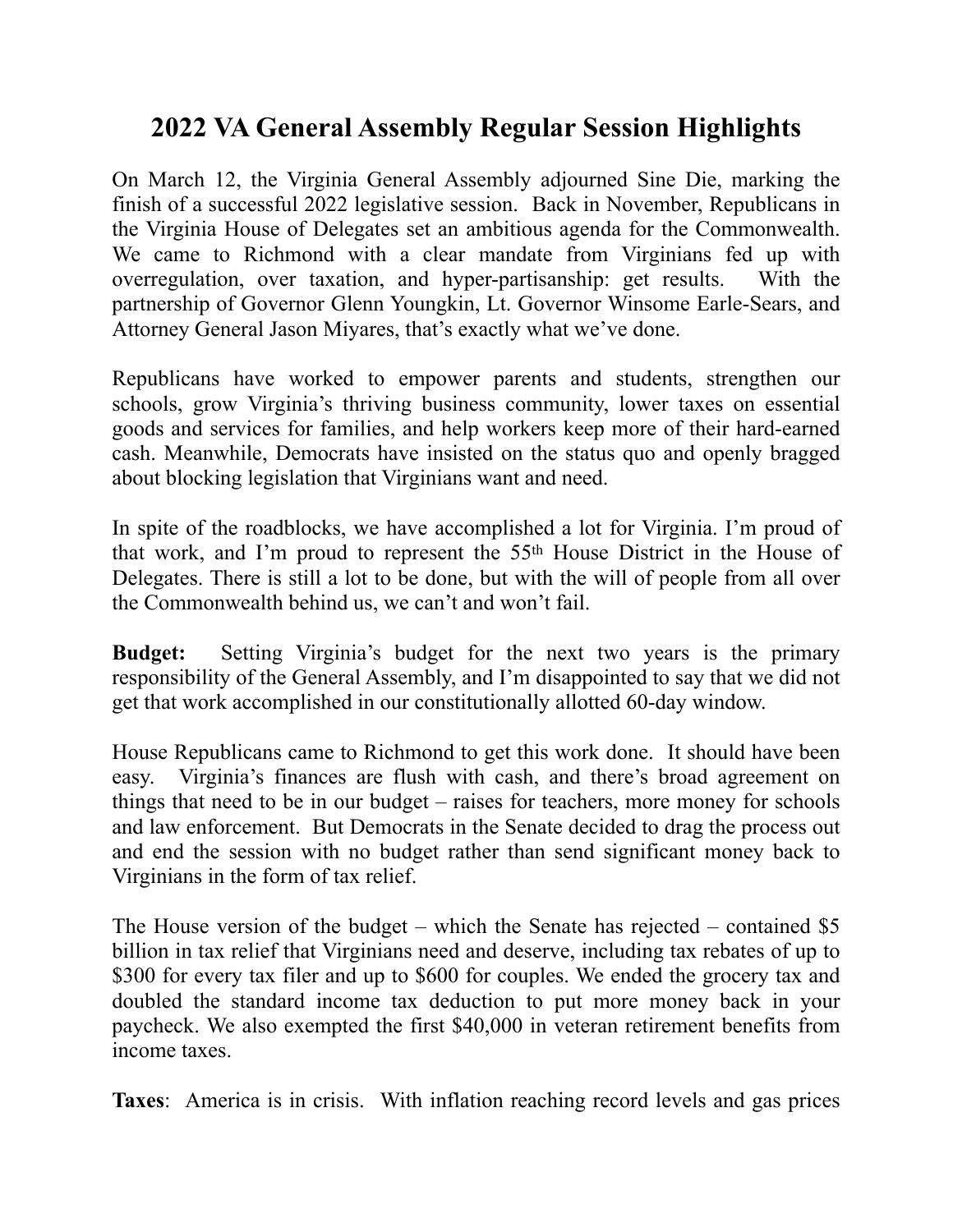soaring, Virginians are struggling every day to get to school and work, and to buy groceries and other essentials their families need.

Governor Glenn Youngkin's Administration projects that Virginia's surplus during the next budget cycle will reach \$13.4 billion. House Republicans are working to return over \$5 billion to Virginia taxpayers in the form of tax relief. Virginians work hard, and they deserve to keep more of the money that they've earned.

Unfortunately, not everyone agrees and in spite of the economic hardship Virginians are facing, they argued against the House Republican Majority's tax relief plan in the House of Delegates. As Vice-Chairman of the House Finance Committee, I am happy to report that we advanced and I supported numerous bills during this General Assembly session that give Virginians much-needed tax relief, but the Democratic-controlled Senate refused to budge.

For example, with [HB 90](https://lis.virginia.gov/cgi-bin/legp604.exe?221+sum+HB90), House Republicans fought to eliminate Virginia's grocery tax. With [HB 935](https://lis.virginia.gov/cgi-bin/legp604.exe?221+sum+HB935), we worked to offer individual filers a tax rebate of up to \$300 and joint filers a tax rebate of up to \$600. We supported a temporary suspension of gas tax hikes in the Commonwealth with [HB 1144,](https://lis.virginia.gov/cgi-bin/legp604.exe?ses=221&typ=bil&val=hb1144) a measure Democrats blocked while disingenuously calling on the Governor to provide reprieve from soaring gas-prices by declaring an "Emergency"! We also made efforts to double the standard deduction for Virginia tax filers with [HB 472](https://lis.virginia.gov/cgi-bin/legp604.exe?221+sum+HB472) - another tax relief measure State Senate Democrats declined to advance.

I believe that when Virginians do well, Virginia does well, and I won't stop fighting to make sure that Virginians are in control of how their hard-earned money is spent.

**Broadband:** The introduced budget includes \$49.725 million in the first and second year of the budget for the expansion of Broadband through the Virginia Telecommunications Initiative (VATI).

**Public Safety**: When we ran for office in 2021, our Republican team made a commitment to undo as much of the wrongheaded policies of the last 2 years. Much of the damage was in the area of public safety. Releasing, or failing to prosecute dangerous felons, while at the same time treating our law enforcement offices like criminals is not a good prescription for good public safety.

I'm proud to say that our Republican team passed a number of bills that would have reversed that trend. Our caucus passed legislation that makes the troubled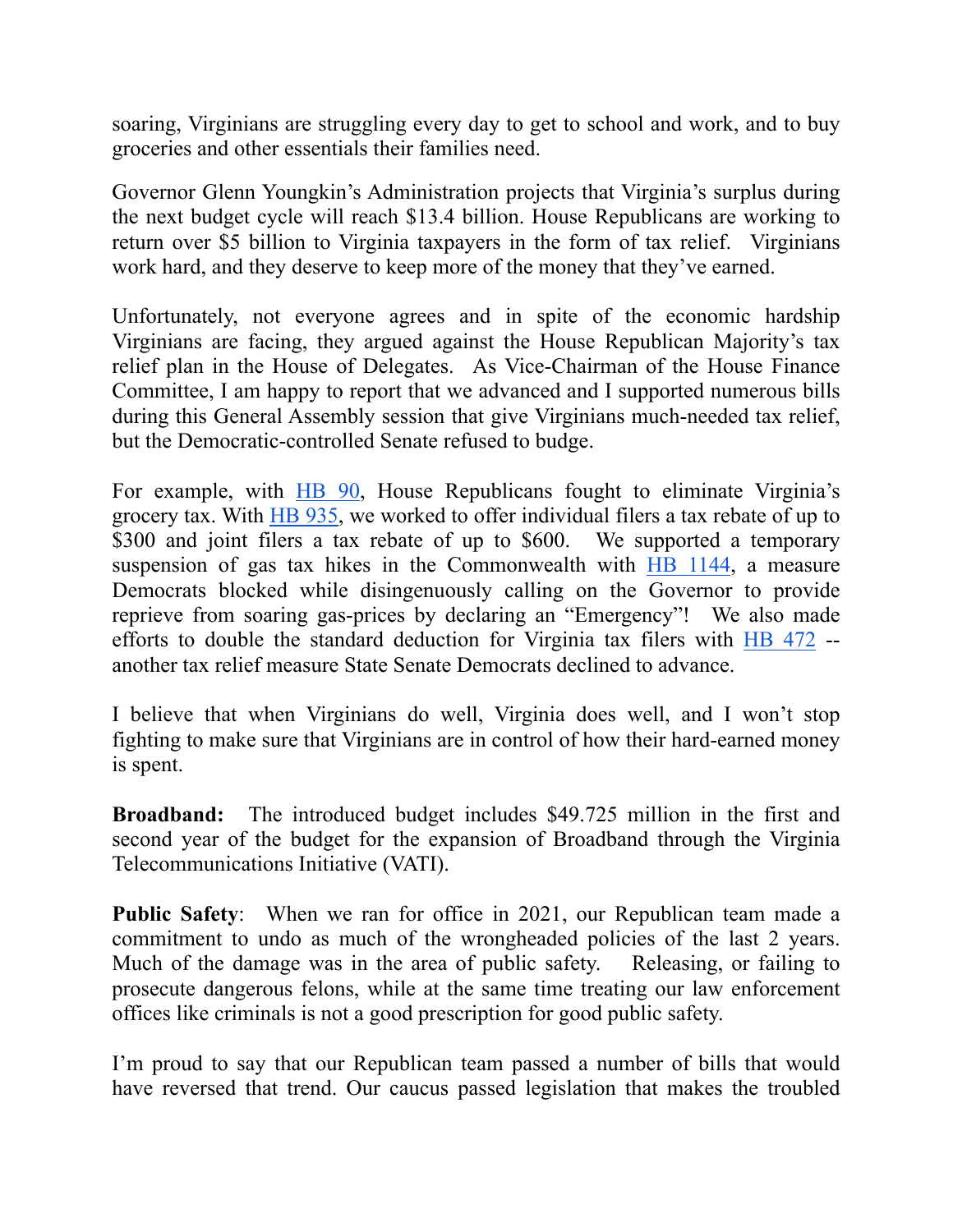Parole Board much more transparent, ensuring that any votes cast to release a felon from prison will be done publicly.

For instance, in partnership with Republican Attorney General Jason Miyares, Republicans ushered [HB 283](https://lis.virginia.gov/cgi-bin/legp604.exe?221+sum+HB283) through the House and the Senate, and with it, strengthened Virginia's capacity to identify and prevent human trafficking in the Commonwealth. The legislation requires the Department of Criminal Justice Services to establish training standards for law-enforcement personnel regarding the recognition, prevention, and reporting of human trafficking.

Unfortunately, Democrats still control the state Senate, and they made good on their promise to be a 'brick wall' against our efforts at course correction. They blocked legislation that would have repealed a "good behavior" system in our prisons that would let dozens of killers and other violent criminals out of jail this summer, rather than completing their sentences.

We will not stop working to keep Virginians safe by keeping dangerous felons where they belong – behind bars. However, it's clear that it will take another election and Republicans back in control of the Senate of Virginia to make that happen.

**Education**: When we began knocking on doors for the last campaign, the number of worried and angry parents who wanted to see major changes in education was striking. At door after door, we heard the same thing – our kids need to be in school, in person, and parents need to have a say in what they're being taught.

What happens in Virginia's schools determines Virginia's future, and we owe it to parents and students to make certain students are getting a top-notch education in a safe and secure environment.

That's why education was such a huge part of the House Republican agenda during the 2022 legislative session, and we made significant strides toward restoring parental rights, protecting students, revitalizing schools, and making certain Virginia schools are the strongest in the nation.

We set the tone for the national conversation about parental rights and masks in schools by passing [SB 739,](https://lis.virginia.gov/cgi-bin/legp604.exe?221+sum+SB739) and putting decisions about whether or not students wear masks at school back in the hands of their parents.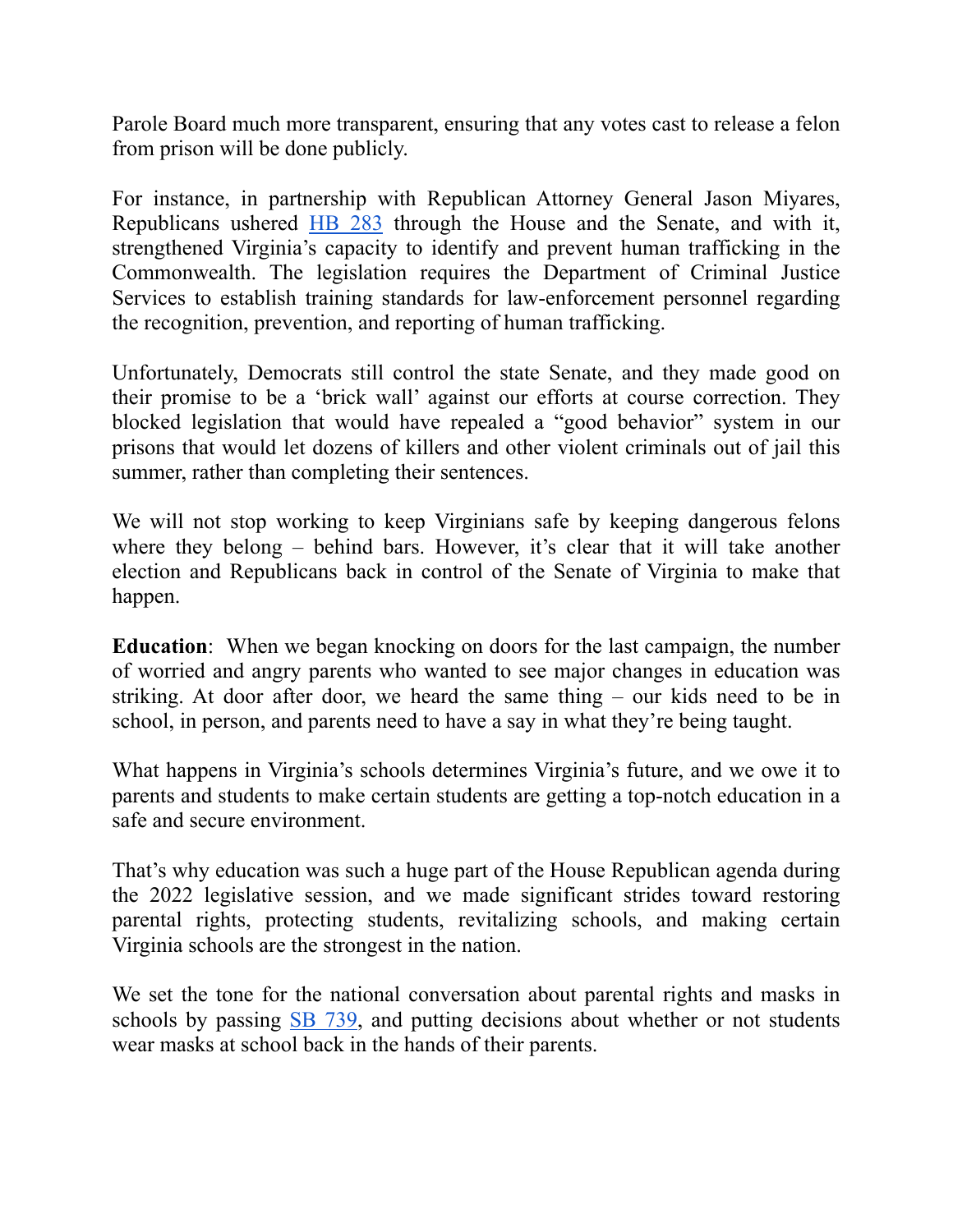Republicans were also successful in restoring race-blind admissions to our Governor's Schools around the Commonwealth. Despite recent events in Fairfax County, it will soon be illegal to discriminate against any child for admission based on their race, gender, or other characteristics. Merit and merit alone should determine who gets into our best schools.

No child can learn when the roof over their head is leaking. We proudly voted to fund a loan program that will leverage \$2 billion in new school construction and repair. Senate Democrats disagree with us on this common-sense measure to fix our crumbling schools, and it remains in limbo as part of the ongoing budget negotiations. Nonetheless we will continue to fight to see this become law.

We also made certain that parents know what their students are learning by passing [SB 656,](https://lis.virginia.gov/cgi-bin/legp604.exe?221+sum+SB656) legislation that will ensure parents are notified when students are assigned explicit materials, and requires them to be assigned alternate materials if parents object. We also supported [HB 346](https://lis.virginia.gov/cgi-bin/legp604.exe?221+sum+HB346), legislation that expands opportunities for learning by setting aside funds for laboratory schools in conjunction with Virginia's universities.

Finally, we've made changes to the law that will ensure students have the safest possible learning environment. With [HB 4,](https://lis.virginia.gov/cgi-bin/legp604.exe?221+sum+HB4) we reinstated the requirement that school officials report certain violent, sexual, or other egregious misdemeanor crimes to law enforcement and to parents. We also passed [SB 649,](https://lis.virginia.gov/cgi-bin/legp604.exe?221+sum+SB649) which requires that schools are notified when one of their students is arrested for certain serious offenses. These provisions are common-sense ways to keep our students safe and our parents and school officials in the know.

Further, we were successful in beginning the process of placing resource officers in every Virginia school. [HB 873](https://lis.virginia.gov/cgi-bin/legp604.exe?221+sum+HB873) requires that every local law enforcement agency – if their local schools don't have resource officers – to train and designate at least one officer to serve as the liaison to schools, effectively creating a 'resource officer on call' for those districts that may not be able to afford them at this time.

The version of the budget that the House passed also includes well-deserved pay increases for Virginia teachers, including a 4 percent raise and a 1 percent bonus during each year of the biennium. Unfortunately, with Democrats stalling on the budget, that raise has yet to go into effect.

## **Marijuana Legalization**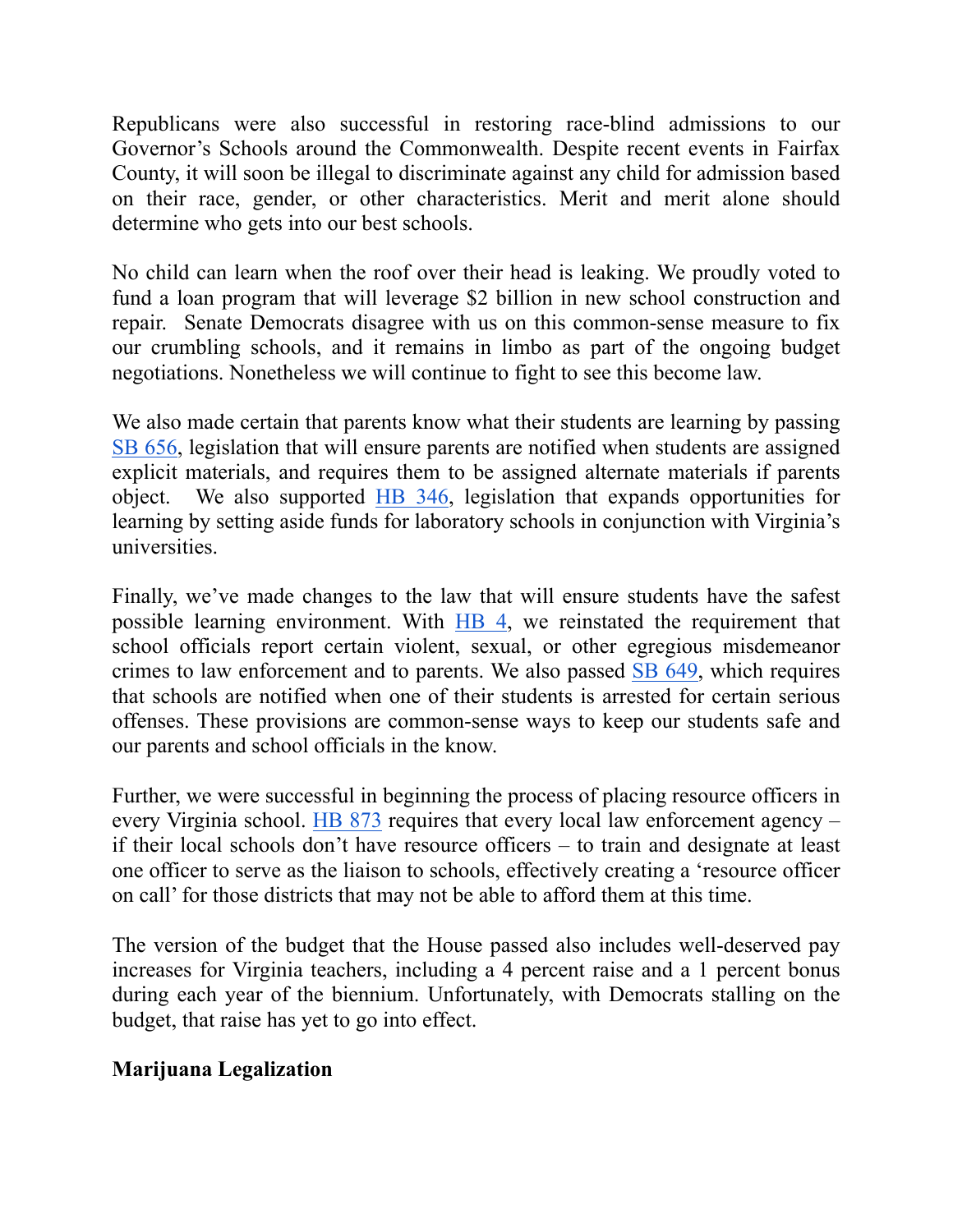When Democrats left the General Assembly in 2021, they left a mess with the marijuana issue. They legalized possession of up to a pound of marijuana, but with no legal way to purchase it. They allowed people to grow up to four plants but didn't legalize the purchase of seeds.

They also created a broken framework that would have not only legalized retail sales but would have given those with prior convictions for drug sales first chance at retail sales licenses. Our caucus looked at this mess and realized that we had to start over. If Virginia is to have legal marijuana sales, it must be done in a controlled, safe manner.

Meanwhile, the Democrats' mess left stores selling dangerous, unregulated drug products like "Delta-8" THC, a variant of the active drug in marijuana, to the public in a completely unregulated manner. Stores selling gummies, candies, and other child-appealing items loaded with intoxicants popped up all over Virginia.

We passed legislation that will put an end to these sales and ensure that retail sales of intoxicants – if they happen at all in the future – will be done in a safe, controlled manner that protects our communities.

## **Business/Regulations**

After two years of COVID-19 closures and other mitigation measures, and now, a labor shortage and surging inflation, businesses and workers in Virginia need advocates in Richmond. It's clear that overregulation, over-taxation, and government meddling have created nothing but trouble for the business community.

House Republicans are changing that. One of our top priorities during the 2022 General Assembly legislative session has been to pull back the reins on out-ofcontrol bureaucracy in Virginia.

We believe in rewarding good business decisions, not punishing them. We believe in incentivizing growth, not crushing it.

Under new Republican leadership, we spent this session working to make it easier for leaders in business, entrepreneurship, and economic developers to make certain Virginia is the best place in the country to live, work, and raise a family.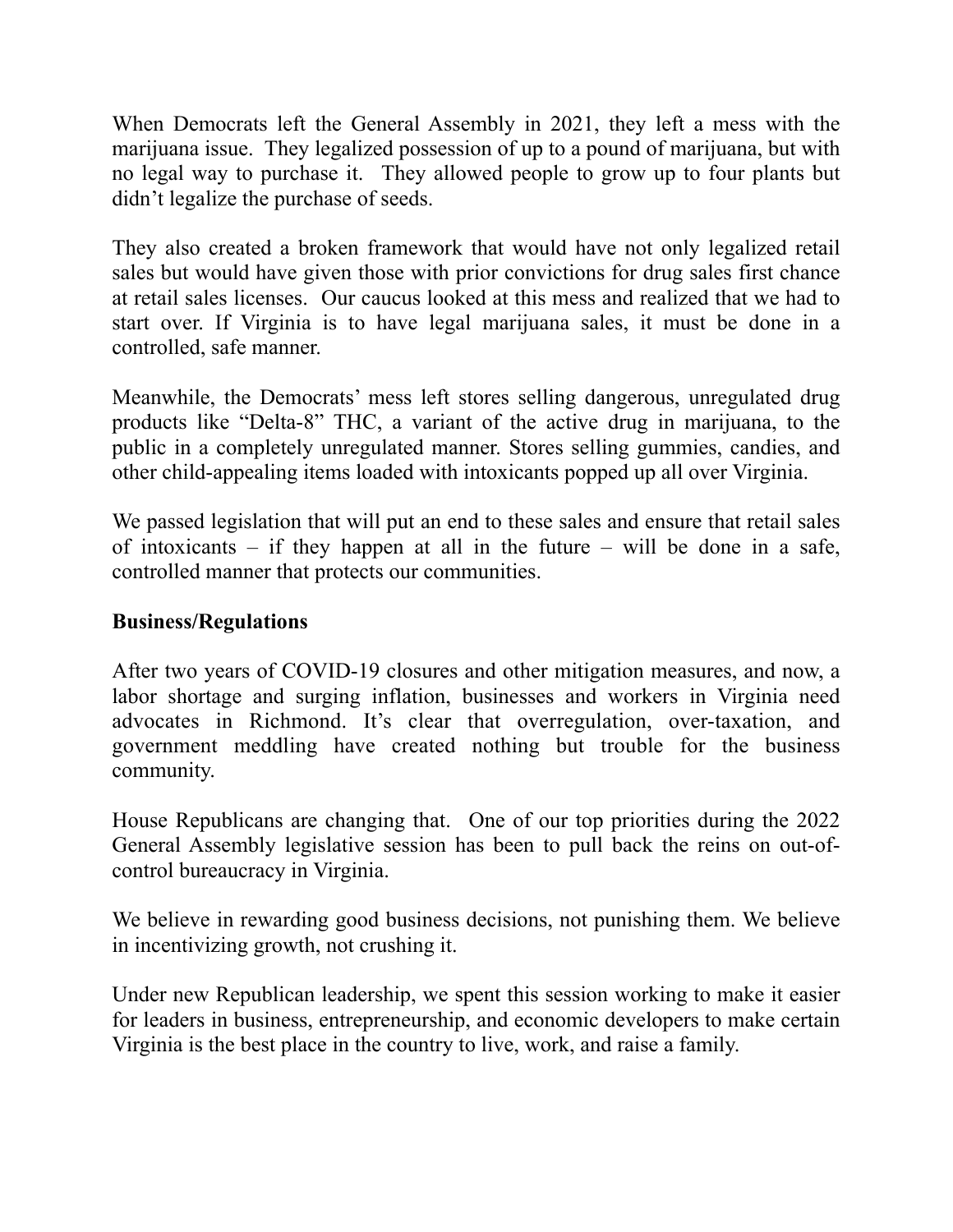Following a "Day One" Executive Order by Governor Glenn Youngkin, the Virginia Safety and Health Codes Board voted to end the COVID-19 the inflexible and outdated COVID standards that had been in place for employers during much of the pandemic.

Meanwhile, Republicans worked to pass legislation that will limit the emergency powers of *any* Virginia Governor, regardless of political party. [HB 158](https://lis.virginia.gov/cgi-bin/legp604.exe?ses=221&typ=bil&val=hb158) limits emergency orders to 45 days and requires the General Assembly to approve before the Governor can reissue the same rule, regulation, or order. Gone are the days when the Commonwealth's executive branch can unilaterally declare a state of emergency with no end in sight.

Further, with [HB 1301](https://lis.virginia.gov/cgi-bin/legp604.exe?221+sum+HB1301), we acted to help families who are struggling to cover the cost of energy by advancing legislation that would end Virginia's membership in the Regional Greenhouse Gas Initiative (RGGI). Even advocates of RGGI admit that it fails to do the one thing it was created to do: reduce carbon emissions. Instead, it's counted as a success by its advocates because of the cash it brings into the Commonwealth's coffers. RGGI is a tax parading as a "free market solution." Virginia needs real solutions. Not more taxes.

In that same vein, the House advanced legislation [\(HB 118\)](https://lis.virginia.gov/cgi-bin/legp604.exe?221+sum+HB118) to roll back the socalled Virginia Clean Economy Act (VCEA), a "green" measure that makes life a lot more expensive for Virginians (just as gas prices are sky-rocketing). What's become clearer than ever during recent months is that the Commonwealth of Virginia and the whole of the United States need to embrace an all-of-the-above approach to energy, both as a savings measure and as a national security measure. According to State Corporation Commission estimates, the VCEA means that the average Virginia family pays \$800 more each year in energy costs. That's a price many Virginians, including our most vulnerable, can't afford to pay.

As Democrats embrace a top-down, one-size-fits all approach to government, I'll continue to fight for the rights of community and business leaders, and I'll make sure your voice is heard.

**Agriculture/Conservation**: Farmers are constantly on the receiving end of complaints about water quality in the Chesapeake Bay, as more urban areas seek to regulate how our farms operate. It's not fair to ask farms to bear the costs of cleaning up the Bay on their own. That's why our budget fully funds the Best Management Practices program with the Department of Agriculture and Consumer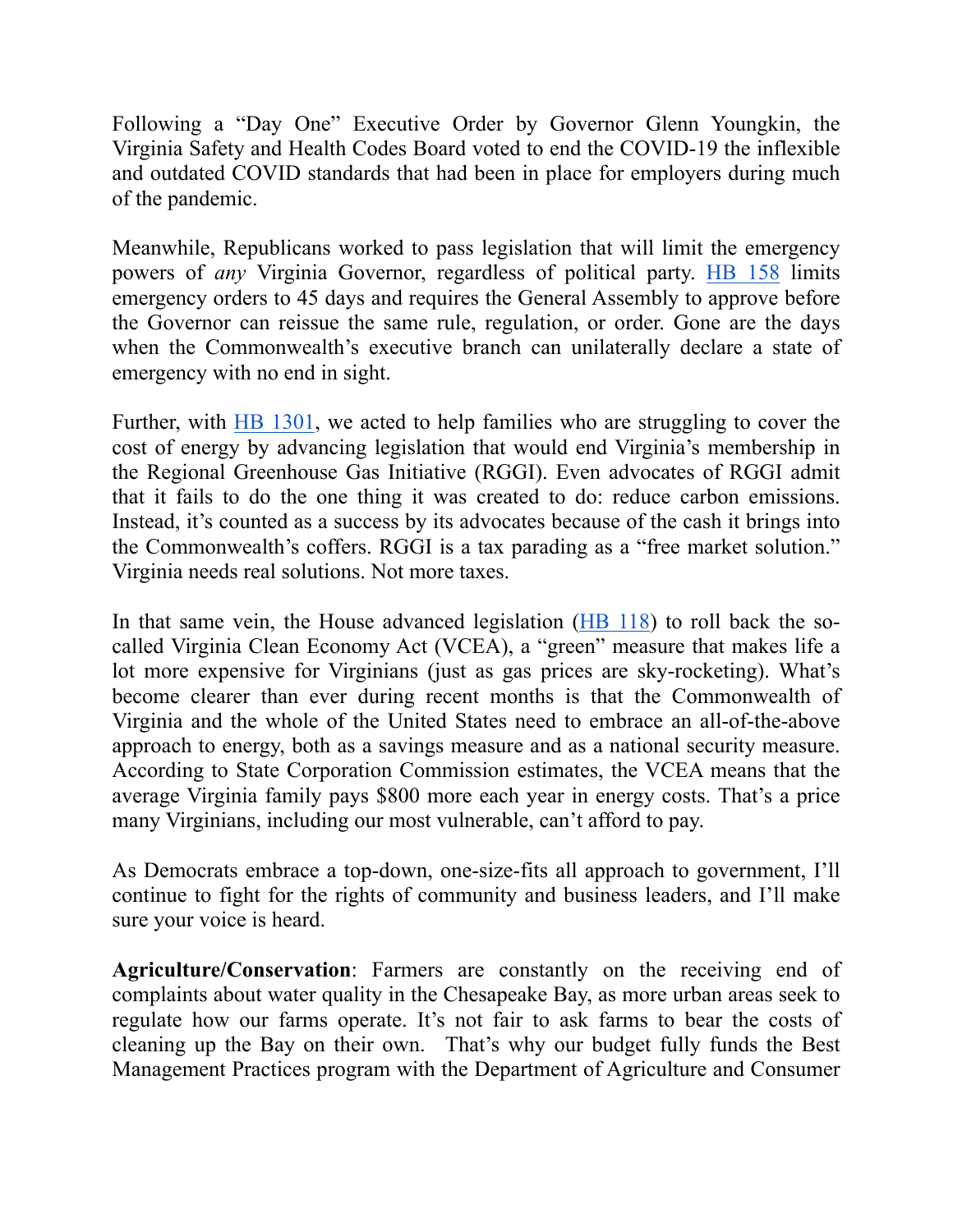Services. This budget puts more money toward helping farmers pay to keep cattle out of streams and other best practices than any budget in recent history.

The House and Senate passed [HB 206](https://lis.virginia.gov/cgi-bin/legp604.exe?221+sum+HB206), legislation that preserves the integrity of prime agricultural soils, forest land, and other natural and historic resources by requiring applicants for certain solar and energy storage projects to analyze environmental impacts and -- when necessary -- submit a plan to mitigate any harmful impacts.

House Republicans believe that we can move Virginia toward a more sustainable future by empowering innovators, embracing free-market solutions (that don't put the burden on the shoulders of taxpayers), and by supporting policies that make Virginia a hub for clean energy industries and jobs. The House budget also includes, for instance, \$5 million for the Virginia Economic Development Partnership to develop a Wind Industry Supply Chain Grant Fund to support recruitment of a supply chain industry to Virginia for the offshore wind industry.

**Life**: House Republicans decided to push forward on legislation that we thought would be impossible for anyone to oppose. The House brought forward [HB 744](https://lis.virginia.gov/cgi-bin/legp604.exe?221+sum+HB744), legislation that would make the killing of an unborn baby in an altercation or through some other reckless behavior by someone other than the mother a class 5 felony. Senate Democrats blocked it.

House Republicans advanced legislation ([HB 212\)](https://lis.virginia.gov/cgi-bin/legp604.exe?221+sum+HB212) that would have restored informed consent requirements for women seeking an abortion. It didn't establish a waiting period or require an ultrasound – it simply required women to be given information about what they were about to do. Democrats blocked it.

Worst of all, Senate Democrats blocked legislation that didn't even deal with abortion. [HB 304](https://lis.virginia.gov/cgi-bin/legp604.exe?221+sum+HB304) mandated medical care be given to a baby that survived an attempted abortion. Remarkably, this legislation – that provided for care for a child who was already born! I am pro-life, and I will not stop fighting to protect the unborn.

<sup>---</sup> 

If you'd like to view a complete list of legislation I introduced or sponsored during the 2022 General Assembly session, please visit this [https://lis.virginia.gov/cgi-bin/](https://lis.virginia.gov/cgi-bin/legp604.exe?221+mbr+H259) [legp604.exe?221+mbr+H259.](https://lis.virginia.gov/cgi-bin/legp604.exe?221+mbr+H259) You can also track other legislation in the General Assembly here.